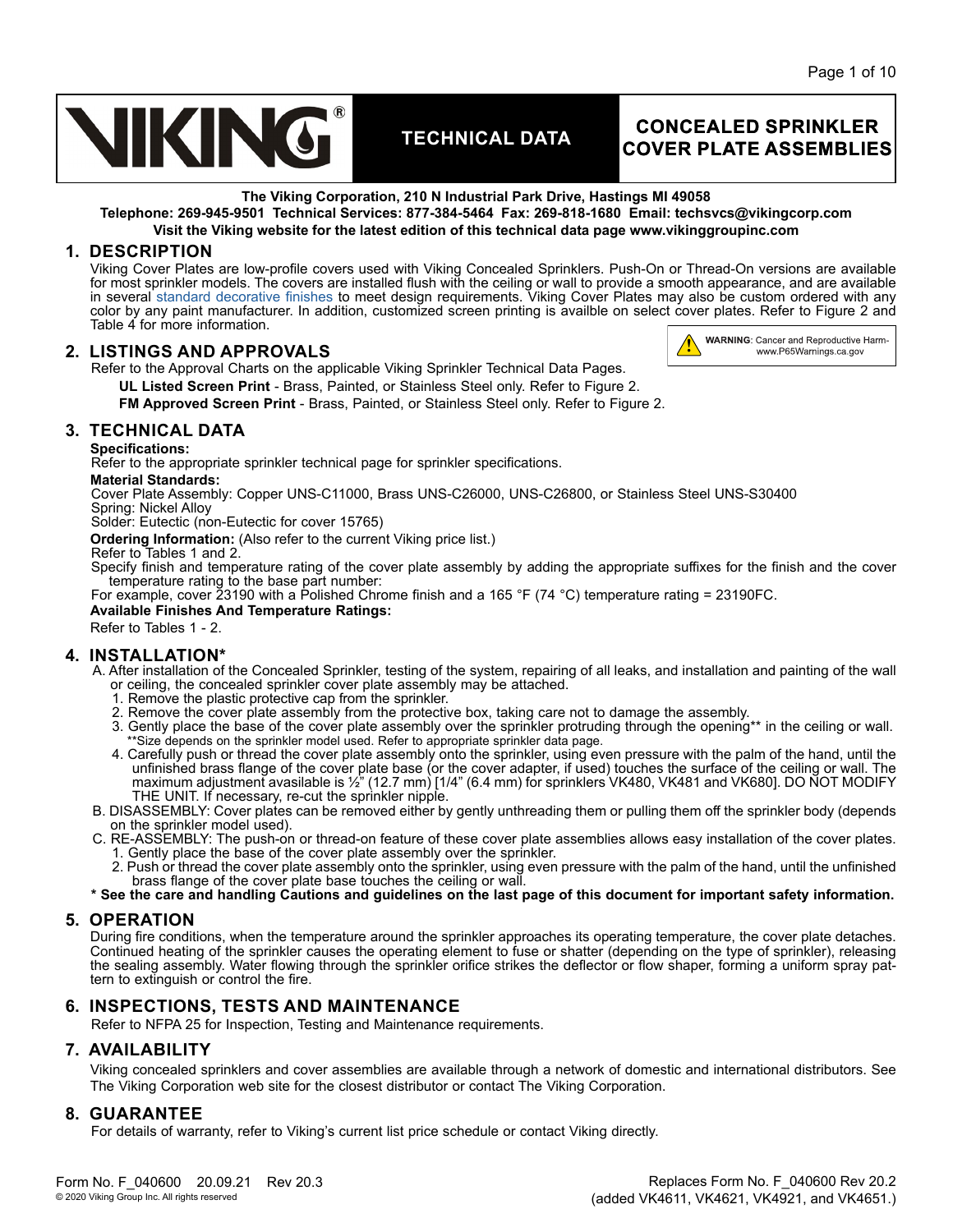# **IKING**

# **TECHNICAL DATA**

## **CONCEALED SPRINKLER COVER PLATE ASSEMBLIES**

#### **The Viking Corporation, 210 N Industrial Park Drive, Hastings MI 49058**

**Telephone: 269-945-9501 Technical Services: 877-384-5464 Fax: 269-818-1680 Email: techsvcs@vikingcorp.com Visit the Viking website for the latest edition of this technical data page www.vikinggroupinc.com**

| <b>TABLE 1: COMMERCIAL COVER ASSEMBLIES</b>      |                                            |                                                       |                                  |                                                      |                                   |                                       |  |  |  |  |
|--------------------------------------------------|--------------------------------------------|-------------------------------------------------------|----------------------------------|------------------------------------------------------|-----------------------------------|---------------------------------------|--|--|--|--|
| Cover<br>Part No. <sup>1,5</sup>                 | <b>Cover Type</b>                          | <b>Cover Temp. Rating</b>                             |                                  | <b>Finishes Suffixes</b><br>Available <sup>2,3</sup> | <b>Sprinkler</b><br><b>Models</b> | <b>Sprinkler</b><br><b>Data Pages</b> |  |  |  |  |
|                                                  |                                            |                                                       | $2 - 3/4"$                       | F, F-/B, B, B-/A, B-/B,                              | <b>VK404 (Obs)</b>                | $20a-e$                               |  |  |  |  |
| 09804                                            | <b>Flat Pendent</b>                        | 165 °F (74 °C) = C                                    | $(70$ mm $)$                     | E-/B, M-/W, M-/I, M-/B                               | <b>VK454 (Obs)</b>                | 57а-е                                 |  |  |  |  |
| 11225                                            | <b>Flat Pendent</b>                        | 135 °F (57 °C) = A                                    | $2 - 3/4"$                       | F                                                    | <b>VK404 (Obs)</b>                | $20a-e$                               |  |  |  |  |
|                                                  |                                            |                                                       | $(70$ mm $)$                     |                                                      | <b>VK454 (Obs)</b>                | 57а-е                                 |  |  |  |  |
| 11451                                            | <b>Flat Sidewall</b>                       | 135 °F (57 °C) = A<br>and 165 °F (74 °C) = C          | $2 - 3/4"$<br>(70 mm)            | F, F-/B, B, B-/A, B-/B,<br>E-/B, M-/W, M-/I, M-/B    | <b>VK408 (Obs)</b>                | 63а-е                                 |  |  |  |  |
| 11697                                            | <b>Flat Commercial</b><br>(large diameter) | 135 °F (57 °C) = A<br>and 165 °F (74 °C) = C          | $3 - 5/16"$<br>$(84 \text{ mm})$ | $F, F$ -/B, B, B-/A, B-/B,<br>E-/B, M-/W, M-/I, M-/B | VK404, VK454 (Obs)                | $57a-f$                               |  |  |  |  |
|                                                  |                                            |                                                       |                                  | F. B. M-/W. M-/I. M-/B                               | VK102 and VK202                   | F 101912                              |  |  |  |  |
|                                                  |                                            |                                                       |                                  |                                                      | <b>VK190</b>                      | F 092003                              |  |  |  |  |
|                                                  |                                            |                                                       |                                  |                                                      | <b>VK192</b>                      | F 081311                              |  |  |  |  |
|                                                  |                                            |                                                       |                                  |                                                      | <b>VK194</b>                      | F 092103                              |  |  |  |  |
| 12381                                            | Domed Pendent / Dry<br>Pendent             | 135 °F (57 °C) = A<br>and 165 °F (74 °C) = C          | $3 - 1/8"$                       |                                                      | <b>VK196</b>                      | F 092203                              |  |  |  |  |
|                                                  |                                            |                                                       | $(80 \text{ mm})$                |                                                      | <b>VK302</b>                      | F 033614                              |  |  |  |  |
|                                                  |                                            |                                                       |                                  |                                                      | <b>VK352</b>                      | F 102112                              |  |  |  |  |
|                                                  |                                            |                                                       |                                  |                                                      | <b>VK353</b>                      | F 102212                              |  |  |  |  |
|                                                  |                                            |                                                       |                                  |                                                      | VK614 and VK616                   | F 061603                              |  |  |  |  |
|                                                  |                                            |                                                       |                                  |                                                      | <b>VK618</b>                      | F 061503                              |  |  |  |  |
| 13501                                            | Domed Sidewall                             | 135 °F (57 °C) = A<br>and 165 °F (74 $\degree$ C) = C | $3 - 1/8"$<br>$(80$ mm $)$       | F, M-/W, M-/I, M-/B                                  | VK630<br><b>VK631 (Obs)</b>       | F 102805<br>84h-m                     |  |  |  |  |
|                                                  |                                            |                                                       |                                  |                                                      | <b>VK461</b>                      | F 091506                              |  |  |  |  |
|                                                  |                                            |                                                       |                                  |                                                      | <b>VK462 and VK463</b>            | F 103005                              |  |  |  |  |
|                                                  |                                            |                                                       |                                  |                                                      | <b>VK462, VK464 MRI</b>           | F 062908                              |  |  |  |  |
|                                                  |                                            |                                                       |                                  |                                                      | <b>VK464</b>                      | F 021606                              |  |  |  |  |
|                                                  |                                            |                                                       |                                  |                                                      | <b>VK465</b>                      | F 032107                              |  |  |  |  |
| 23190 <sup>4</sup> (T)<br>23447 <sup>4</sup> (P) | <b>Flat Pendent</b>                        | 135 °F (57 °C) = A<br>and 165 °F (74 °C) = C          | $2 - 3/4"$<br>$(70 \text{ mm})$  | F, F-/B, B, B-/A, B-/B,<br>$E$ -/B, M-/W, M-/I, M-/B | <b>VK632 and VK634</b>            | F 080107                              |  |  |  |  |
|                                                  |                                            |                                                       |                                  |                                                      | <b>VK492</b>                      | F 101615                              |  |  |  |  |
|                                                  |                                            |                                                       |                                  |                                                      | VK4611                            | F 061620                              |  |  |  |  |
|                                                  |                                            |                                                       |                                  |                                                      | VK4621                            | F 061919                              |  |  |  |  |
|                                                  |                                            |                                                       |                                  |                                                      | VK4921                            | F 102519                              |  |  |  |  |
|                                                  |                                            |                                                       |                                  |                                                      | VK4651                            | F 040320                              |  |  |  |  |
| 162074                                           | Flat HSW<br>(large diameter)               | 135 °F (57 °C) = A<br>and 165 °F (74 °C) = C          | $3 - 5/16"$<br>$(84$ mm $)$      | F, F-/B, B, B-/A, B-/B,<br>E-/B, M-/W, M-/I, M-/B    | <b>VK481</b>                      | F 020312                              |  |  |  |  |
| 162074                                           | Flat HSW<br>(large diameter)               | 135 °F (57 °C) = A                                    | $3 - 5/16"$<br>(84 mm)           | F, M-/W, M-/I, M-/B                                  | <b>VK680</b>                      | F 050611                              |  |  |  |  |

**Notes**

1 Base part number is shown. For complete part number, add finish suffix and temperature suffix.

2 Custom colors are also available. Refer to the sprinkler data page.

3 Finish Suffixes: Polished Chrome = F, Brushed Chrome = F-/B, Bright Brass = B, Antique Brass = B-/A, Brushed Brass = B-/B, Brushed Copper = E-/B, Painted White = M-/W, Painted Ivory = M-/I, Painted Black = M-/B

4 Screen Printing is available for this cover. Refer to Figure 2.

 $5$  (T) = Thread-On style and (P) = Push-On style; if an indicator not present, the cover plate is Push-On style.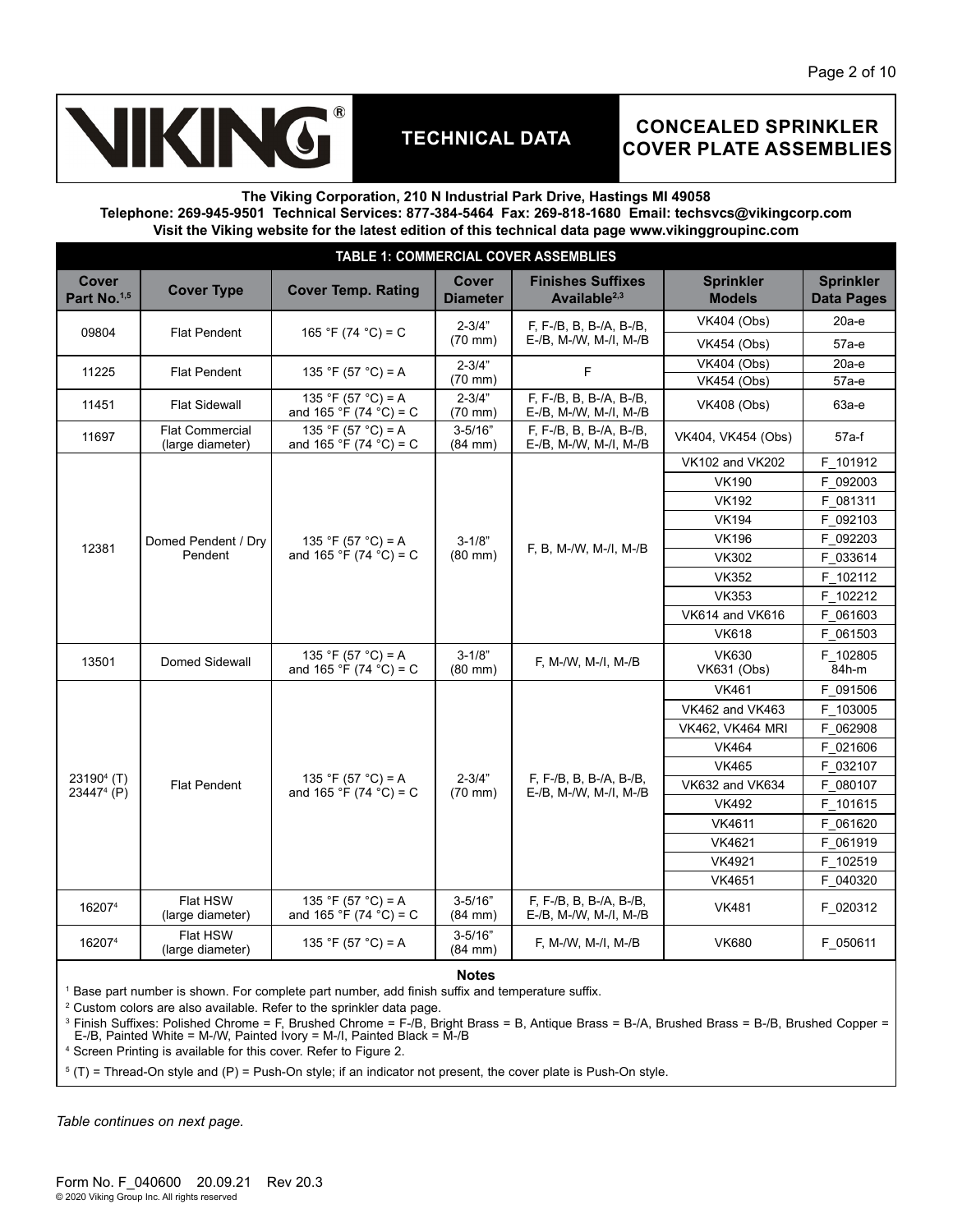

## **CONCEALED SPRINKLER COVER PLATE ASSEMBLIES**

**The Viking Corporation, 210 N Industrial Park Drive, Hastings MI 49058**

**Telephone: 269-945-9501 Technical Services: 877-384-5464 Fax: 269-818-1680 Email: techsvcs@vikingcorp.com Visit the Viking website for the latest edition of this technical data page www.vikinggroupinc.com**

| <b>TABLE 1: COMMERCIAL COVER ASSEMBLIES (continued)</b> |                                                                                   |                                              |                             |                                                   |                                   |                                                 |  |  |  |  |
|---------------------------------------------------------|-----------------------------------------------------------------------------------|----------------------------------------------|-----------------------------|---------------------------------------------------|-----------------------------------|-------------------------------------------------|--|--|--|--|
| Cover<br>Part No. <sup>1,5</sup>                        | <b>Cover Type</b>                                                                 | <b>Cover Temp. Rating</b>                    | Cover<br><b>Diameter</b>    | <b>Finishes Suffixes</b><br>Available $2,3$       | <b>Sprinkler</b><br><b>Models</b> | <b>Sprinkler</b><br><b>Data</b><br><b>Pages</b> |  |  |  |  |
|                                                         |                                                                                   |                                              |                             |                                                   | <b>VK461</b>                      | F 091506                                        |  |  |  |  |
|                                                         |                                                                                   |                                              |                             |                                                   | <b>VK462 and VK463</b>            | F 103005                                        |  |  |  |  |
|                                                         |                                                                                   |                                              |                             |                                                   | <b>VK462, VK464 MRI</b>           | F 062908                                        |  |  |  |  |
|                                                         |                                                                                   |                                              |                             |                                                   | <b>VK464</b>                      | F 021606                                        |  |  |  |  |
|                                                         | <b>Flat Commercial</b>                                                            |                                              | $3 - 5/16"$                 |                                                   | <b>VK465</b>                      | F 032107                                        |  |  |  |  |
| 23174 <sup>4</sup> (T)<br>23463 <sup>4</sup> (P)        | (large diameter)                                                                  | 135 °F (57 °C) = A<br>and 165 °F (74 °C) = C | $(84$ mm $)$                | F, F-/B, B, B-/A, B-/B,<br>E-/B, M-/W, M-/I, M-/B | <b>VK632 and VK634</b>            | F 080107                                        |  |  |  |  |
|                                                         |                                                                                   |                                              |                             |                                                   | <b>VK492</b>                      | F 101615                                        |  |  |  |  |
|                                                         |                                                                                   |                                              |                             |                                                   | VK4611                            | F 061620                                        |  |  |  |  |
|                                                         |                                                                                   |                                              |                             |                                                   | VK4621                            | F 061919                                        |  |  |  |  |
|                                                         |                                                                                   |                                              |                             |                                                   | <b>VK4921</b>                     | F 102519                                        |  |  |  |  |
|                                                         |                                                                                   |                                              |                             |                                                   | VK4651                            | F 040320                                        |  |  |  |  |
| 23174-/CR (T)                                           | Cleanroom<br><b>Flat Commercial</b><br>(large diameter)                           | 135 °F (57 °C) = A<br>and 165 °F (74 °C) = C | $3 - 5/16"$<br>$(84$ mm $)$ | F-/CR, /W/CR,                                     | <b>VK462 (QR)</b>                 | F 022409                                        |  |  |  |  |
| 23463-/CR (P)                                           |                                                                                   |                                              |                             | /I/CR, /B/CR                                      | VK4621                            | F 061919                                        |  |  |  |  |
|                                                         |                                                                                   |                                              |                             |                                                   | <b>VK464 (SR)</b>                 | F 022409                                        |  |  |  |  |
| 23183-/CR (T)                                           | <b>Stainless Steel</b><br>Cleanroom<br><b>Flat Commercial</b><br>(large diameter) | 135 °F (57 °C) = A                           | $3 - 5/16"$<br>$(84$ mm $)$ |                                                   | <b>VK462 (QR)</b>                 | F 022409                                        |  |  |  |  |
| 23473-/CR (P)                                           |                                                                                   |                                              |                             |                                                   | VK4621                            | F 061919                                        |  |  |  |  |
| 23495-/CR (T)<br>15765-/CR (P)                          | Cleanroom<br><b>Flat Commercial</b><br>(large diameter)                           | 135 °F (57 °C) = A<br>and 165 °F (74 °C) = C | $3 - 5/16"$<br>$(84$ mm $)$ | F-/CR, /W/CR, /I/CR,<br>/B/CR                     | <b>VK469 (QR)</b>                 | F 120508                                        |  |  |  |  |
|                                                         |                                                                                   |                                              |                             |                                                   | <b>VK461</b>                      | F 091506                                        |  |  |  |  |
|                                                         |                                                                                   |                                              |                             |                                                   | <b>VK462 and VK463</b>            | F 100305                                        |  |  |  |  |
|                                                         |                                                                                   |                                              |                             |                                                   | <b>VK464</b>                      | F 021606                                        |  |  |  |  |
|                                                         |                                                                                   |                                              |                             |                                                   | <b>VK465</b>                      | F 032107                                        |  |  |  |  |
| 23179 <sup>4</sup> (T)                                  | <b>Flat Commercial</b>                                                            | 135 °F (57 °C) = A                           | $3 - 5/16"$                 | F, F-/B, B, B-/A, B-/B,<br>$E - / B$              | VK632 and VK634                   | F 080107                                        |  |  |  |  |
| 23482 <sup>4</sup> (P)                                  | (square cover plate)                                                              | and 165 °F (74 °C) = C                       | $(84$ mm $)$                | M-/W, M-/I, M-/B                                  | <b>VK492</b>                      | F 101615                                        |  |  |  |  |
|                                                         |                                                                                   |                                              |                             |                                                   | VK4611                            | F 061620                                        |  |  |  |  |
|                                                         |                                                                                   |                                              |                             |                                                   | VK4621                            | F 061919                                        |  |  |  |  |
|                                                         |                                                                                   |                                              |                             |                                                   | <b>VK4921</b>                     | F 102519                                        |  |  |  |  |
|                                                         |                                                                                   |                                              |                             |                                                   | VK4651                            | F 040320                                        |  |  |  |  |
|                                                         |                                                                                   |                                              |                             |                                                   | <b>VK469</b>                      | F 120508                                        |  |  |  |  |
| $234954$ (T)<br>$157654$ (P)                            | <b>Flat Pendent</b>                                                               | 135 °F (57 °C) = A<br>and 165 °F (74 °C) = C | $3 - 5/16"$<br>$(84$ mm $)$ | F, M-/W, M-/I, M-/B                               | <b>VK636</b>                      | F 121009                                        |  |  |  |  |
|                                                         |                                                                                   |                                              |                             |                                                   | <b>VK538</b>                      | F 050511                                        |  |  |  |  |
|                                                         | <b>Notes</b>                                                                      |                                              |                             |                                                   |                                   |                                                 |  |  |  |  |

1 Base part number is shown. For complete part number, add finish suffix and temperature suffix.

2 Custom colors are also available. Refer to the sprinkler data page.

3 Finish Suffixes: Polished Chrome = F, Brushed Chrome = F-/B, Bright Brass = B, Antique Brass = B-/A, Brushed Brass = B-/B, Brushed Copper = E-/B, Painted White = M-/W, Painted Ivory = M-/I, Painted Black = M-/B

4 Screen Printing is available for this cover. Refer to Figure 2.

 $5$  (T) = Thread-On style and (P) = Push-On style; if indicator not present, cover plate is Push-On style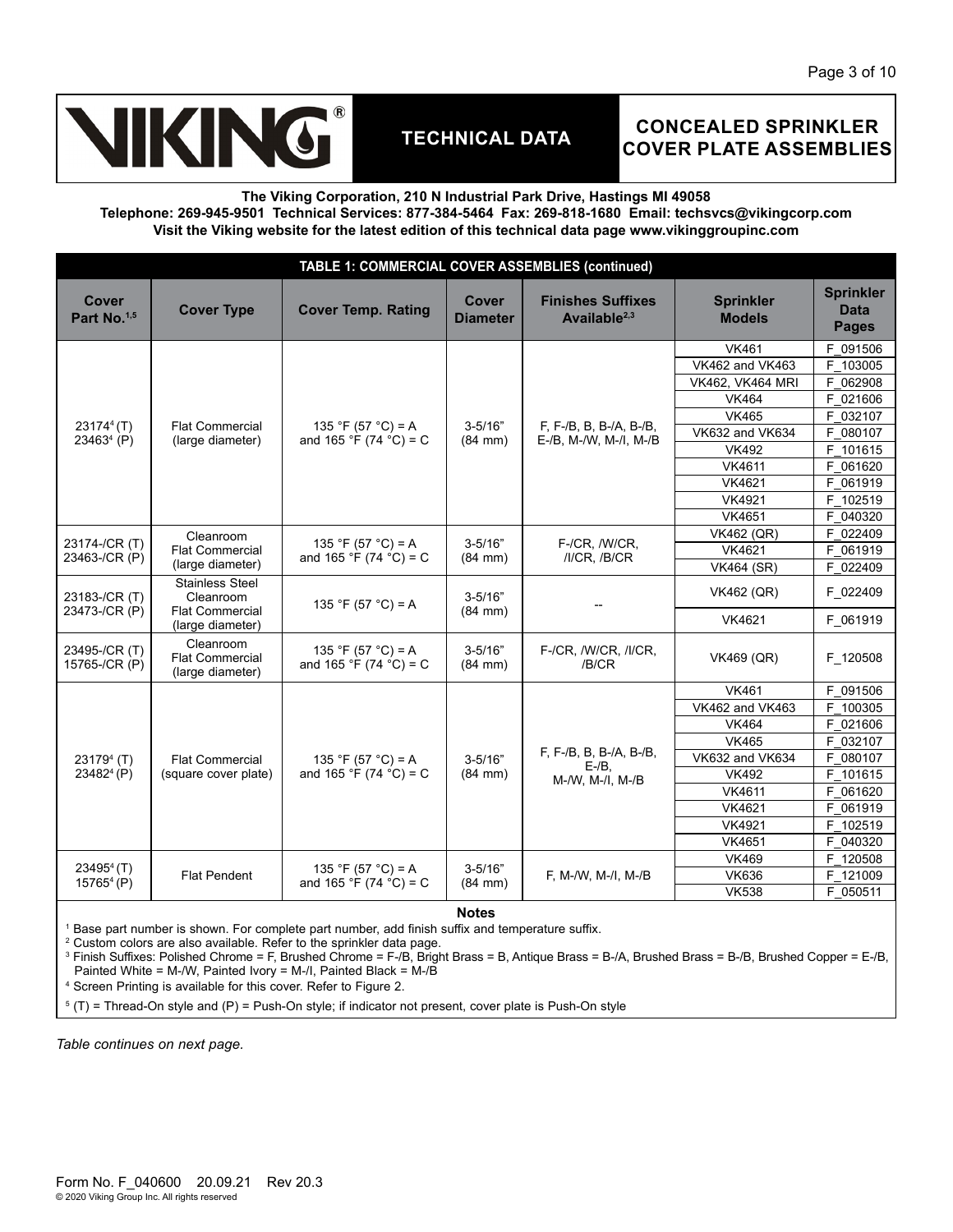# KING

# **TECHNICAL DATA**

## **CONCEALED SPRINKLER COVER PLATE ASSEMBLIES**

#### **The Viking Corporation, 210 N Industrial Park Drive, Hastings MI 49058**

**Telephone: 269-945-9501 Technical Services: 877-384-5464 Fax: 269-818-1680 Email: techsvcs@vikingcorp.com Visit the Viking website for the latest edition of this technical data page www.vikinggroupinc.com**

|                                        | <b>TABLE 1: COMMERCIAL COVER ASSEMBLIES (continued)</b>              |                                              |                                  |                                             |                                   |                                                 |  |  |  |  |
|----------------------------------------|----------------------------------------------------------------------|----------------------------------------------|----------------------------------|---------------------------------------------|-----------------------------------|-------------------------------------------------|--|--|--|--|
| Cover<br>Part No. <sup>1,5</sup>       | <b>Cover Type</b>                                                    | <b>Cover Temp. Rating</b>                    | <b>Cover</b><br><b>Diameter</b>  | <b>Finishes Suffixes</b><br>Available $2,3$ | <b>Sprinkler</b><br><b>Models</b> | <b>Sprinkler</b><br><b>Data</b><br><b>Pages</b> |  |  |  |  |
| $231834$ (T)<br>23473 <sup>4</sup> (P) |                                                                      |                                              | $3 - 5/16$<br>$(84 \text{ mm})$  |                                             | VK462                             | F 100305                                        |  |  |  |  |
|                                        | <b>Stainless Steel</b><br><b>Flat Commercial</b><br>(large diameter) | 135 °F (57 °C) = A<br>and 165 °F (74 °C) = C |                                  |                                             | VK4611                            | F 061620                                        |  |  |  |  |
|                                        |                                                                      |                                              |                                  |                                             | VK4621                            | F 061919                                        |  |  |  |  |
|                                        |                                                                      |                                              |                                  |                                             | VK4921                            | F 102519                                        |  |  |  |  |
|                                        |                                                                      |                                              |                                  |                                             | VK4651                            | F 040320                                        |  |  |  |  |
|                                        | <b>Stainless Steel</b><br><b>Flat Pendent</b>                        | 135 °F (57 °C) = A<br>and 165 °F (74 °C) = C | $2 - 3/4"$<br>$(70 \text{ mm})$  |                                             | VK462                             | F 100305                                        |  |  |  |  |
|                                        |                                                                      |                                              |                                  |                                             | VK4611                            | F 061620                                        |  |  |  |  |
| $231934$ (T)<br>$234554$ (P)           |                                                                      |                                              |                                  |                                             | VK4621                            | F 061919                                        |  |  |  |  |
|                                        |                                                                      |                                              |                                  |                                             | VK4921                            | F 102519                                        |  |  |  |  |
|                                        |                                                                      |                                              |                                  |                                             | VK4651                            | F 040320                                        |  |  |  |  |
| $235044$ (T)<br>$218784$ (P)           | <b>Stainless Steel Flat</b><br>Pendent                               | 135 °F (57 °C) = A<br>and 165 °F (74 °C) = C | $3 - 5/16"$<br>$(84 \text{ mm})$ | --                                          | <b>VK538</b>                      | F 050511                                        |  |  |  |  |

#### **Notes**

1 Base part number is shown. For complete part number, add finish suffix and temperature suffix.

 $2$  Custom colors are also available. Refer to the sprinkler data page.

3 Finish Suffixes: Polished Chrome = F, Brushed Chrome = F-/B, Bright Brass = B, Antique Brass = B-/A, Brushed Brass = B-/B, Brushed Copper = E-/B, Painted White = M-/W, Painted Ivory = M-/I, Painted Black = M-/B

4 Screen Printing is available for this cover. Refer to Figure 2.

 $5$  (T) = Thread-On style and (P) = Push-On style; if indicator not present, cover plate is Push-On style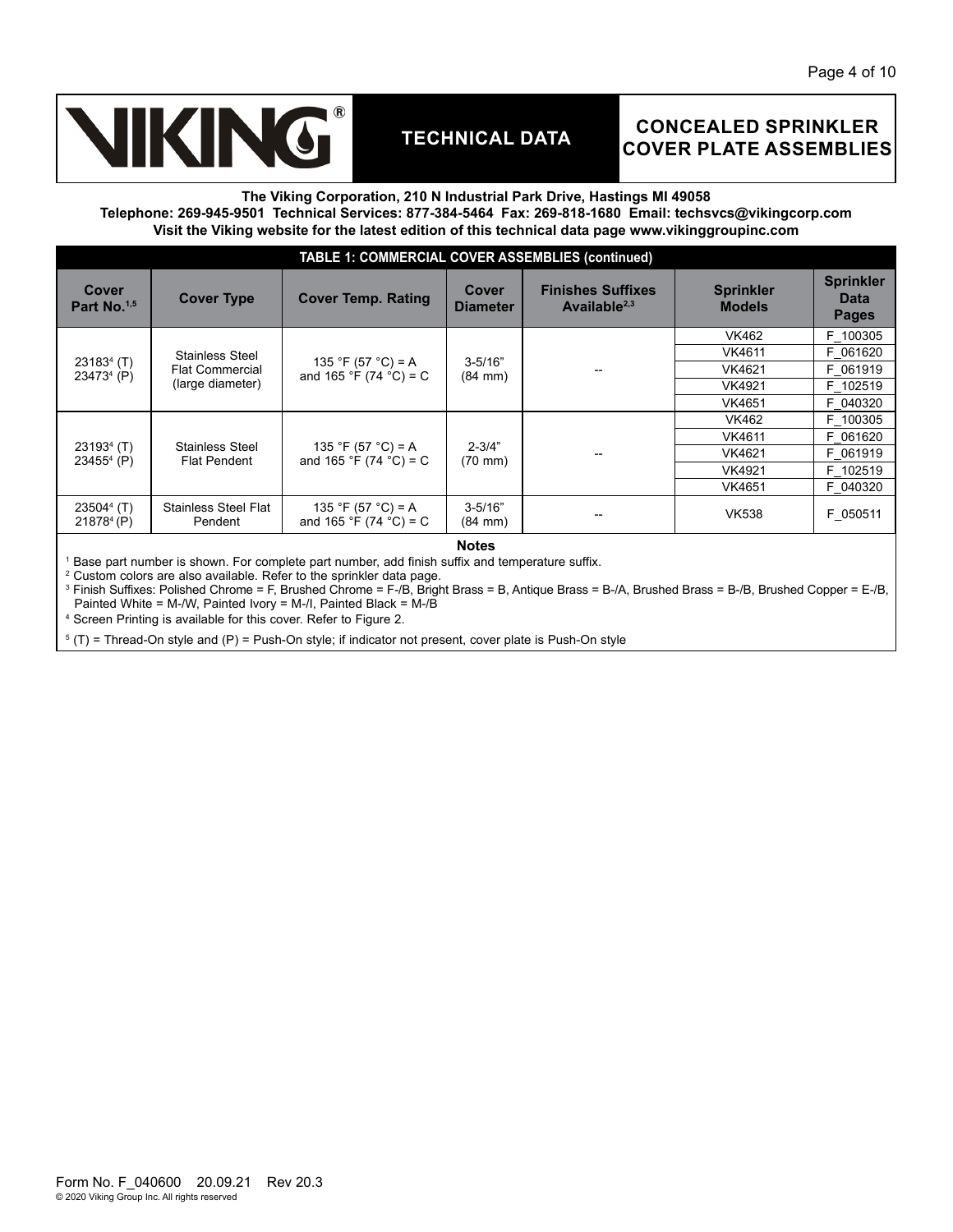# KING

# **TECHNICAL DATA**

## **CONCEALED SPRINKLER COVER PLATE ASSEMBLIES**

### **The Viking Corporation, 210 N Industrial Park Drive, Hastings MI 49058 Telephone: 269-945-9501 Technical Services: 877-384-5464 Fax: 269-818-1680 Email: techsvcs@vikingcorp.com Visit the Viking website for the latest edition of this technical data page www.vikinggroupinc.com**

| TABLE 2: RESIDENTIAL COVER ASSEMBLIES   |                         |                                     |                                 |                                                   |                                   |                                       |  |  |  |
|-----------------------------------------|-------------------------|-------------------------------------|---------------------------------|---------------------------------------------------|-----------------------------------|---------------------------------------|--|--|--|
| <b>Cover</b><br>Part No. <sup>1,6</sup> | <b>Cover Type</b>       | <b>Cover Temp.</b><br><b>Rating</b> | <b>Cover</b><br><b>Diameter</b> | <b>Finishes Suffixes</b><br>Available $2,3$       | <b>Sprinkler</b><br><b>Models</b> | <b>Sprinkler</b><br><b>Data Pages</b> |  |  |  |
|                                         |                         |                                     | $3 - 1/8"$                      | F, F-/B, B, B-/A, B-/B,<br>E-/B, M-/W, M-/I, M-/B | <b>VK466 (Obs)</b>                | F 091606 (Obs)                        |  |  |  |
| 12207                                   | Domed Residential       | 135 °F (57 °C) = A                  | $(80$ mm $)$                    |                                                   | <b>VK458 (Obs)</b>                | F 092305 (Obs)                        |  |  |  |
|                                         |                         |                                     |                                 |                                                   | <b>VK468</b>                      | F 020206                              |  |  |  |
|                                         |                         |                                     |                                 |                                                   | VK457 <sup>5</sup> (Obs)          | F 072607 (Obs)                        |  |  |  |
|                                         |                         |                                     |                                 |                                                   | <b>VK474 (Obs)</b>                | F 012109 (Obs)                        |  |  |  |
|                                         |                         |                                     |                                 |                                                   | VK4570 <sup>5</sup> (Obs)         | F 100710 (Obs)                        |  |  |  |
|                                         |                         |                                     |                                 |                                                   | VK4740 (Obs)                      | F 012811 (Obs)                        |  |  |  |
|                                         |                         |                                     |                                 |                                                   | <b>VK488 (Obs)</b>                | F 073012 (Obs)                        |  |  |  |
| $23190^{4}$ (T)                         | <b>Flat Residential</b> | 135 °F (57 °C) = A                  | $2 - 3/4"$                      | F, F-/B, B, B-/A, B-/B,                           | VK4880 (Obs)                      | F 061214 (Obs)                        |  |  |  |
| 23447 <sup>4</sup> (P)                  |                         | and<br>165 °F (74 °C) = C           | $(70$ mm $)$                    | E-/B, M-/W, M-/I, M-/B                            | <b>VK494</b>                      | F 012116                              |  |  |  |
|                                         |                         |                                     |                                 |                                                   | VK4940                            | F 120517                              |  |  |  |
|                                         |                         |                                     |                                 |                                                   | <b>VK496</b>                      | F 032218                              |  |  |  |
|                                         |                         |                                     |                                 |                                                   | <b>VK4960</b>                     | F 012419                              |  |  |  |
|                                         |                         |                                     |                                 |                                                   | <b>VK498</b>                      | F 112817                              |  |  |  |
|                                         |                         |                                     |                                 |                                                   | <b>VK4980</b>                     | F 120617                              |  |  |  |
| 10786                                   | <b>Flat Residential</b> | 135 °F (57 °C) = A                  | $2 - 3/4"$<br>$(70$ mm $)$      | F, F-/B, B, B-/A, B-/B,<br>E-/B, M-/W, M-/I, M-/B | VK425 (Obs)                       | $147a-c(Obs)$                         |  |  |  |
|                                         |                         |                                     |                                 |                                                   | VK457 <sup>5</sup> (Obs)          | F 072607 (Obs)                        |  |  |  |
|                                         |                         |                                     |                                 |                                                   | <b>VK474 (Obs)</b>                | F 012109 (Obs)                        |  |  |  |
|                                         |                         |                                     |                                 |                                                   | VK4570 <sup>5</sup> (Obs)         | F 100710 (Obs)                        |  |  |  |
|                                         |                         |                                     |                                 |                                                   | VK4740 (Obs)                      | F 012811 (Obs)                        |  |  |  |
|                                         |                         |                                     |                                 |                                                   | <b>VK488 (Obs)</b>                | F 073012 (Obs)                        |  |  |  |
| 23174 (T)                               | <b>Flat Residential</b> | 135 °F (57 °C) = A                  | $3 - 5/16"$                     | F, F-/B, B, B-/A, B-/B,                           | VK4880 (Obs)                      | F 061214 (Obs)                        |  |  |  |
| 23463 (P)                               | (large diameter)        | and<br>165 °F (74 °C) = C           | $(84$ mm $)$                    | E-/B, M-/W, M-/I, M-/B                            | <b>VK494</b>                      | F 012116                              |  |  |  |
|                                         |                         |                                     |                                 |                                                   | VK4940                            | F 120517                              |  |  |  |
|                                         |                         |                                     |                                 |                                                   | <b>VK496</b>                      | F 032218                              |  |  |  |
|                                         |                         |                                     |                                 |                                                   | VK4960                            | F 012419                              |  |  |  |
|                                         |                         |                                     |                                 |                                                   | <b>VK498</b>                      | F 112817                              |  |  |  |
|                                         |                         |                                     |                                 |                                                   | <b>VK4980</b>                     | F 120617                              |  |  |  |

**Notes**

1 Base part number is shown. For complete part number, add finish suffix and temperature suffix.

2 Custom colors are also available. Refer to the sprinkler data page.

3 Finish Suffixes: Polished Chrome = F, Brushed Chrome = F-/B, Bright Brass = B, Antique Brass = B-/A, Brushed Brass = B-/B, Brushed Copper = E-/B, Painted White = M-/W, Painted Ivory = M-/I, Painted Black = M-/B

4 Screen Printing is available for this cover. Refer to Figure 2.

5 Not compatible with the 165 °F (74 °C) temperature rated covers.

 $^{\rm 6}$  (T) = Thread-On style and (P) = Push-On style; if indicator not present, cover plate is Push-On style.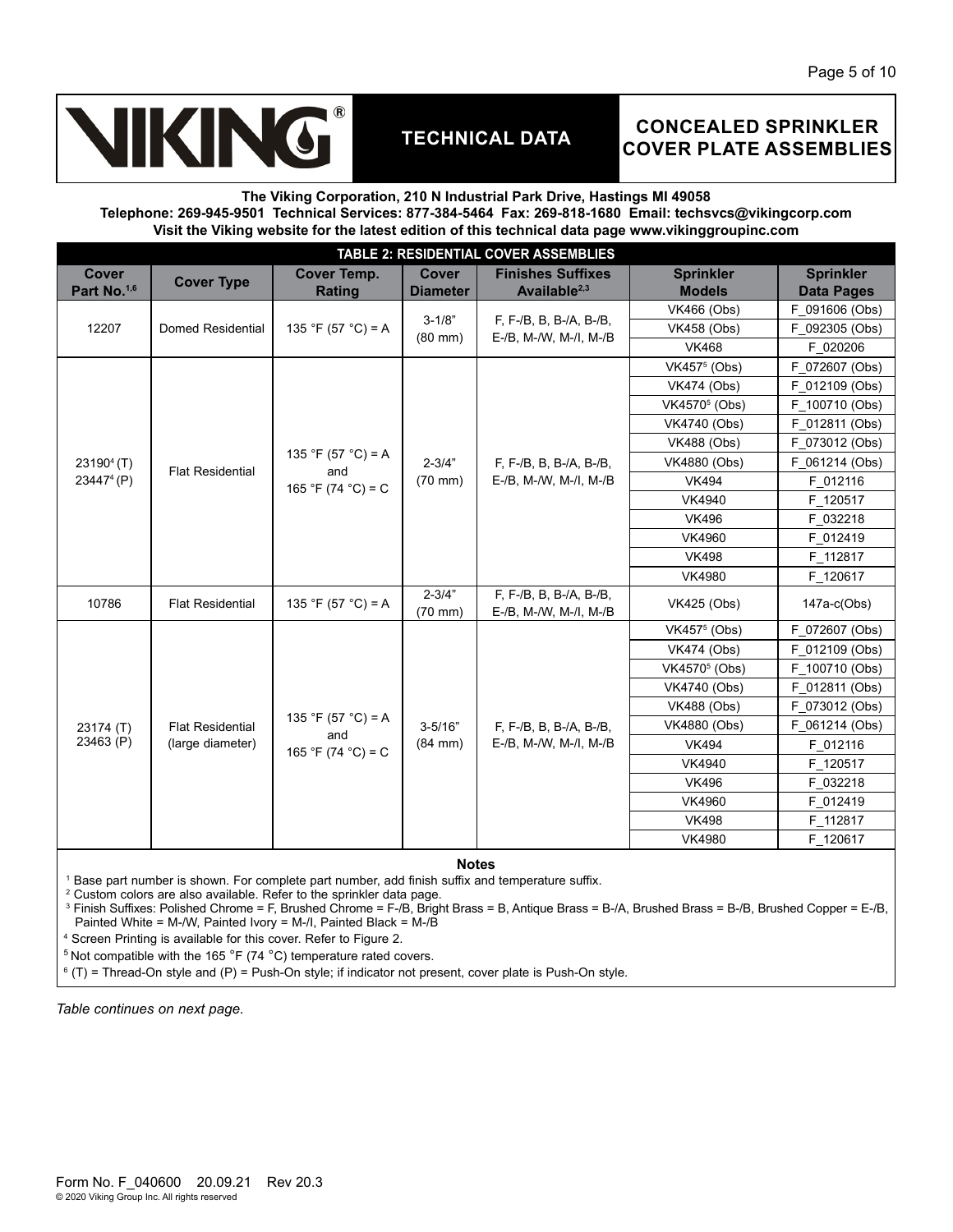# **IKING**

# **TECHNICAL DATA**

## **CONCEALED SPRINKLER COVER PLATE ASSEMBLIES**

#### **The Viking Corporation, 210 N Industrial Park Drive, Hastings MI 49058 Telephone: 269-945-9501 Technical Services: 877-384-5464 Fax: 269-818-1680 Email: techsvcs@vikingcorp.com Visit the Viking website for the latest edition of this technical data page www.vikinggroupinc.com**

| <b>TABLE 2: RESIDENTIAL COVER ASSEMBLIES</b> |                                                                       |                              |                                  |                                                      |                                   |                                       |          |  |  |
|----------------------------------------------|-----------------------------------------------------------------------|------------------------------|----------------------------------|------------------------------------------------------|-----------------------------------|---------------------------------------|----------|--|--|
| <b>Cover</b><br>Part No. <sup>1,6</sup>      | <b>Cover Type</b>                                                     | Cover Temp.<br><b>Rating</b> | Cover<br><b>Diameter</b>         | <b>Finishes Suffixes</b><br>Available <sup>2,3</sup> | <b>Sprinkler</b><br><b>Models</b> | <b>Sprinkler</b><br><b>Data Pages</b> |          |  |  |
|                                              |                                                                       |                              |                                  |                                                      | VK457 <sup>5</sup> (Obs)          | F 072607 (Obs)                        |          |  |  |
|                                              |                                                                       |                              |                                  |                                                      | VK474 (Obs)                       | F 012109 (Obs)                        |          |  |  |
|                                              |                                                                       |                              |                                  |                                                      | VK4570 <sup>5</sup> (Obs)         | F_100710 (Obs)                        |          |  |  |
|                                              |                                                                       |                              |                                  |                                                      | VK4740 (Obs)                      | F_012811 (Obs)                        |          |  |  |
|                                              |                                                                       |                              |                                  |                                                      | <b>VK488 (Obs)</b>                | F 073012 (Obs)                        |          |  |  |
| $231794$ (T)<br>23482 <sup>4</sup> (P)       | <b>Flat Residential</b><br>(square cover<br>plate)                    | 135 °F (57 °C) = A<br>and    | $3 - 5/16"$                      | F, F-/B, B, B-/A, B-/B,<br>E-/B, M-/W, M-/I, M-/B    | VK4880 (Obs)                      | F 061214 (Obs)                        |          |  |  |
|                                              |                                                                       | 165 °F (74 °C) = C           | $(84$ mm $)$                     |                                                      | <b>VK494</b>                      | F 012116                              |          |  |  |
|                                              |                                                                       |                              |                                  |                                                      | VK4940                            | F 120517                              |          |  |  |
|                                              |                                                                       |                              |                                  |                                                      | <b>VK496</b>                      | F 032218                              |          |  |  |
|                                              |                                                                       |                              |                                  |                                                      | VK4960                            | F 012419                              |          |  |  |
|                                              |                                                                       |                              |                                  |                                                      | <b>VK498</b>                      | F 112817                              |          |  |  |
|                                              |                                                                       |                              |                                  |                                                      | <b>VK4980</b>                     | F 120617                              |          |  |  |
|                                              | Flat HSW                                                              |                              | 135 °F (57 °C) = A               |                                                      |                                   | <b>VK480</b>                          | F 121609 |  |  |
| 162074                                       | Residential                                                           | and                          | $3 - 5/16"$<br>$(84 \text{ mm})$ | M-/W, F                                              | <b>VK490</b>                      | F 032116                              |          |  |  |
|                                              | (large diameter)                                                      | 165 °F (74 °C) = C           |                                  |                                                      | <b>VK4800</b>                     | F 100810                              |          |  |  |
| $231834$ (T)<br>23473 <sup>4</sup> (P)       | <b>Stainless Steel</b><br><b>Flat Residential</b><br>(large diameter) | 135 °F (57 °C) = A           | $3 - 5/16"$<br>$(84 \text{ mm})$ |                                                      | <b>VK494</b>                      | F_012116                              |          |  |  |
| $231934$ (T)<br>$234554$ (P)                 | <b>Stainless Steel</b><br><b>Flat Residential</b>                     | 135 °F (57 °C) = A           | $2 - 3/4"$<br>$(70 \text{ mm})$  |                                                      | <b>VK494</b>                      | F_012116                              |          |  |  |

**Notes**

 $^{\rm 1}$  Base part number is shown. For complete part number, add finish suffix and temperature suffix.

 $2$  Custom colors are also available. Refer to the sprinkler data page.

3 Finish Suffixes: Polished Chrome = F, Brushed Chrome = F-/B, Bright Brass = B, Antique Brass = B-/A, Brushed Brass = B-/B, Brushed Copper = E-/B, Painted White = M-/W, Painted Ivory = M-/I, Painted Black = M-/B

4 Screen Printing is available for this cover. Refer to Figure 2.

 $5$  Not compatible with the 165  $\degree$ F (74  $\degree$ C) temperature rated covers.

 $^{\circ}$  (T) = Thread-On style and (P) = Push-On style; if indicator not present, cover plate is Push-On style.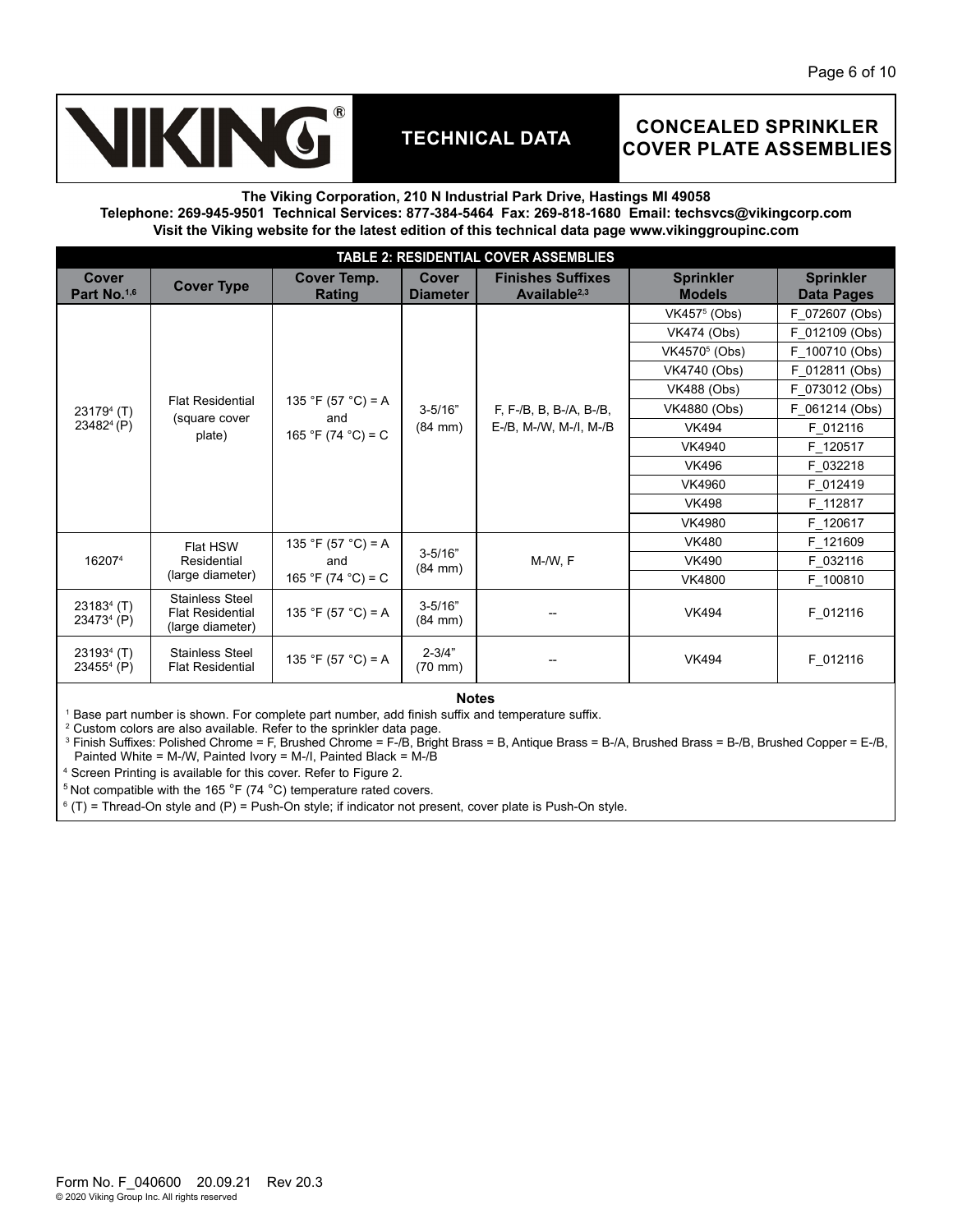

## **CONCEALED SPRINKLER COVER PLATE ASSEMBLIES**

**The Viking Corporation, 210 N Industrial Park Drive, Hastings MI 49058 Telephone: 269-945-9501 Technical Services: 877-384-5464 Fax: 269-818-1680 Email: techsvcs@vikingcorp.com Visit the Viking website for the latest edition of this technical data page www.vikinggroupinc.com**



|                                                                         | Table 3                                                                                                                                                                   |
|-------------------------------------------------------------------------|---------------------------------------------------------------------------------------------------------------------------------------------------------------------------|
| <b>Cover Plate Base Part Numbers</b>                                    | <b>Compatible SIN's</b>                                                                                                                                                   |
| 12381                                                                   | VK102, VK190, VK192, VK194, VK196, VK202, VK302, VK352, VK353, VK 614, VK616, VK618                                                                                       |
| 09804, 11225, 11451                                                     | VK404 (Obs), VK454 (Obs)                                                                                                                                                  |
| 09804, 11225                                                            | VK405 (Obs)                                                                                                                                                               |
| 11451                                                                   | VK408 (Obs)                                                                                                                                                               |
| 10786                                                                   | VK425 (Obs)                                                                                                                                                               |
| 23190, 23174, 23179, 23447, 23463, 23482                                | VK457 (Obs), VK4570 (Obs), VK461, VK463, VK464, VK465, VK474 (Obs), VK4740 (Obs), VK488<br>(Obs), VK4880 (Obs), VK4940, VK496, VK4960, VK498, VK4980, VK632, VK634, VK492 |
| 23190, 23174, 23179, 23193, 23183, 23447,<br>23463, 23482, 23455, 23473 | VK462, VK494, VK4611 VK4621, VK4921, VK4651                                                                                                                               |
| 12207                                                                   | VK458 (Obs), VK466 (Obs), VK468                                                                                                                                           |
| 13501                                                                   | VK630, VK631 (Obs)                                                                                                                                                        |
| 15765, 23495                                                            | VK469, VK636                                                                                                                                                              |
| 16207                                                                   | VK480, VK4800, VK481, VK490, VK680                                                                                                                                        |
| 15765, 21878, 23495, 23504                                              | <b>VK538</b>                                                                                                                                                              |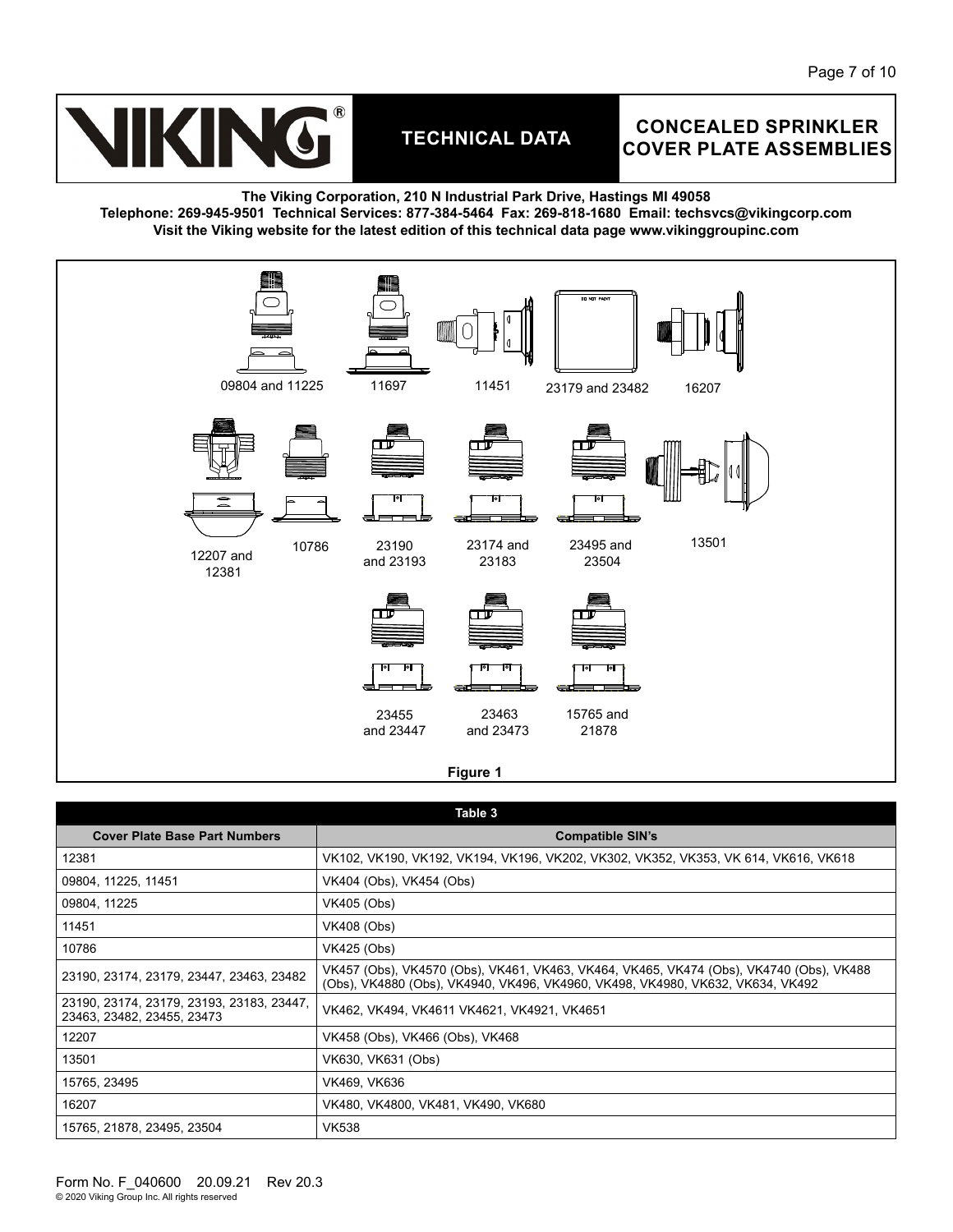

## **CONCEALED SPRINKLER COVER PLATE ASSEMBLIES**

**The Viking Corporation, 210 N Industrial Park Drive, Hastings MI 49058**

**Telephone: 269-945-9501 Technical Services: 877-384-5464 Fax: 269-818-1680 Email: techsvcs@vikingcorp.com Visit the Viking website for the latest edition of this technical data page www.vikinggroupinc.com**

## **ACAUTION**

**CONCEALED COVER ASSEMBLIES ARE FRAGILE. TO ASSURE SATISFACTORY PERFORMANCE OF THE PRODUCT, HANDLE WITH CARE.** 

## *NOTICE*

**FOR COMPLETE CARE, HANDLING, & INSTALLATION INSTRUCTIONS, REFER TO THE SPRINKLER DATA PAGE AND THE APPROPRIATE SPRINKLER GENERAL CARE, INSTALLATION, AND MAINTENANCE GUIDE.** 

#### **GENERAL HANDLING AND STORAGE INSTRUCTIONS:**

- Do not store in temperatures exceeding 100 °F (38 °C). Avoid direct sunlight and confined areas subject to heat.
- Protect sprinklers and cover assemblies during storage, transport, handling, and after installation.
- -- Use original shipping containers.
- -- Do not place sprinklers or cover assemblies loose in boxes, bins, or buckets.
- Keep the sprinkler bodies covered with the protective sprinkler cap any time the sprinklers are shipped or handled, during testing of the system, and while finish work is being completed.
- Use only the designated Viking sprinkler wrench (refer to the appropriate sprinkler data page) to install these sprinklers. **NOTE:** The protective cap is temporarily removed during installation and then placed back on the sprinkler for protection until finish work is completed.
- Do not over-tighten the sprinklers into fittings during installation.
- Do not use the sprinkler deflector to start or thread the sprinklers into fittings during installation.
- Do not attempt to remove drywall, paint, etc., from the sprinklers.
- Remove the plastic protective cap from the sprinkler before attaching the cover plate assembly. **PROTECTIVE CAPS MUST BE REMOVED FROM SPRINKLERS BEFORE PLACING THE SYSTEM IN SERVICE!**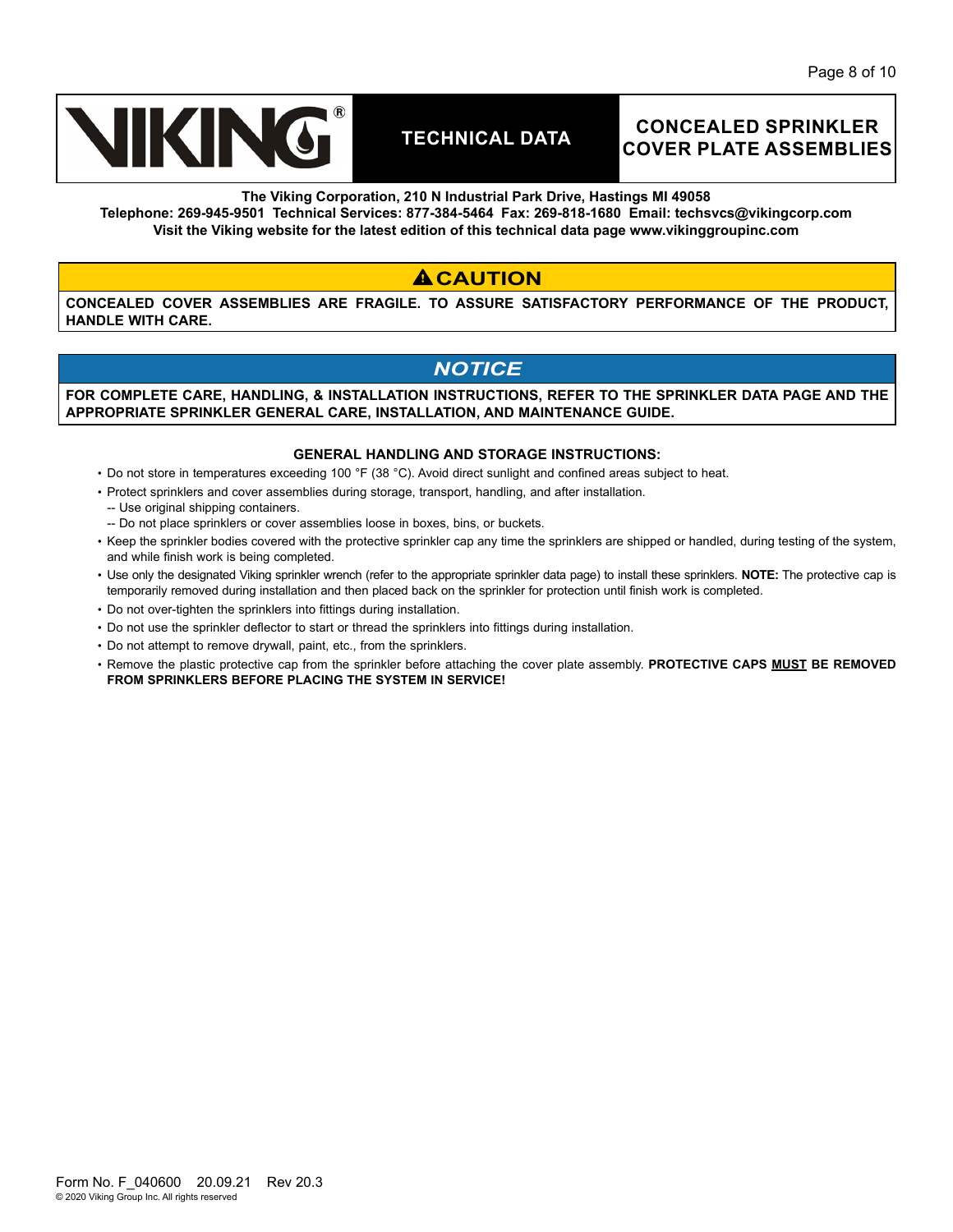

## **CONCEALED SPRINKLER COVER PLATE ASSEMBLIES**

**The Viking Corporation, 210 N Industrial Park Drive, Hastings MI 49058 Telephone: 269-945-9501 Technical Services: 877-384-5464 Fax: 269-818-1680 Email: techsvcs@vikingcorp.com Visit the Viking website for the latest edition of this technical data page www.vikinggroupinc.com**



Design must include the text "DO NOT PAINT"

**Figure 2**

|             | <b>TABLE 4: Screen Printed Cover Plates</b><br>Screen Printing is avaialble on Brass or Painted finishes, or on the Stainless Steel material. Refer to Tables 1-3. |                                     |               |                  |                   |                           |                        |                   |                        |  |
|-------------|--------------------------------------------------------------------------------------------------------------------------------------------------------------------|-------------------------------------|---------------|------------------|-------------------|---------------------------|------------------------|-------------------|------------------------|--|
|             |                                                                                                                                                                    | <b>Cover Plate Base Part Number</b> |               |                  |                   |                           | <b>UL</b>              | <b>FM</b>         |                        |  |
|             | <b>Sprinkler</b><br>SIN(s)                                                                                                                                         |                                     |               | <b>Type</b>      | <b>Size</b>       |                           | <b>Ordering Suffix</b> |                   |                        |  |
|             |                                                                                                                                                                    | Thread-On style                     | Push-On style |                  |                   | 135 °F<br>$(57^{\circ}C)$ | 165 °F<br>(74 °C)      | 139 °F<br>(59 °C) | C<br>165 °F<br>(74 °C) |  |
|             | <b>VK494</b>                                                                                                                                                       | 23190SC                             | 23447SC       | Round            | $2-3/4$ " (70 mm) | ✓                         | ✓                      |                   |                        |  |
|             |                                                                                                                                                                    | 23174SC                             | 23463SC       | Round            | 3-5/16" (84 mm)   | ✓                         | ✓                      |                   |                        |  |
|             |                                                                                                                                                                    | 23179SC                             | 23482SC       | Square           | 3-5/16" (84 mm)   | $\checkmark$              | ✓                      |                   |                        |  |
|             |                                                                                                                                                                    | 23193SC                             | 23455SC       | <b>SST Round</b> | 2-3/4" (70 mm)    | $\checkmark$              | ✓                      |                   |                        |  |
| Residential |                                                                                                                                                                    | 23183SC                             | 23473SC       | <b>SST Round</b> | 3-5/16" (84 mm)   | $\checkmark$              | ✓                      |                   |                        |  |
|             | VK4940<br><b>VK496</b>                                                                                                                                             | 23190SC                             | 23447SC       | Round            | 2-3/4" (70 mm)    | ✓                         | ✓                      |                   |                        |  |
|             | VK4960                                                                                                                                                             | 23174SC                             | 23463SC       | Round            | 3-5/16" (84 mm)   | ✓                         | ✓                      |                   |                        |  |
|             | <b>VK498</b><br><b>VK4980</b>                                                                                                                                      | 23179SC                             | 23482SC       | Square           | 3-5/16" (84 mm)   | ✓                         | ✓                      |                   |                        |  |
|             | <b>VK480</b><br><b>VK4800</b>                                                                                                                                      | Not available                       | 16207SC       | Round            | 3-5/16" (84 mm)   | ✓                         |                        |                   |                        |  |
|             | <b>VK490</b>                                                                                                                                                       | Not available                       | 16207SC       | Round            | 3-5/16" (84 mm)   | ✓                         | ✓                      |                   |                        |  |
|             | Contact Business Development for quotes or more information or visit<br>The Viking Corporation website www.vikinggroupinc.com                                      |                                     |               |                  |                   |                           |                        |                   |                        |  |